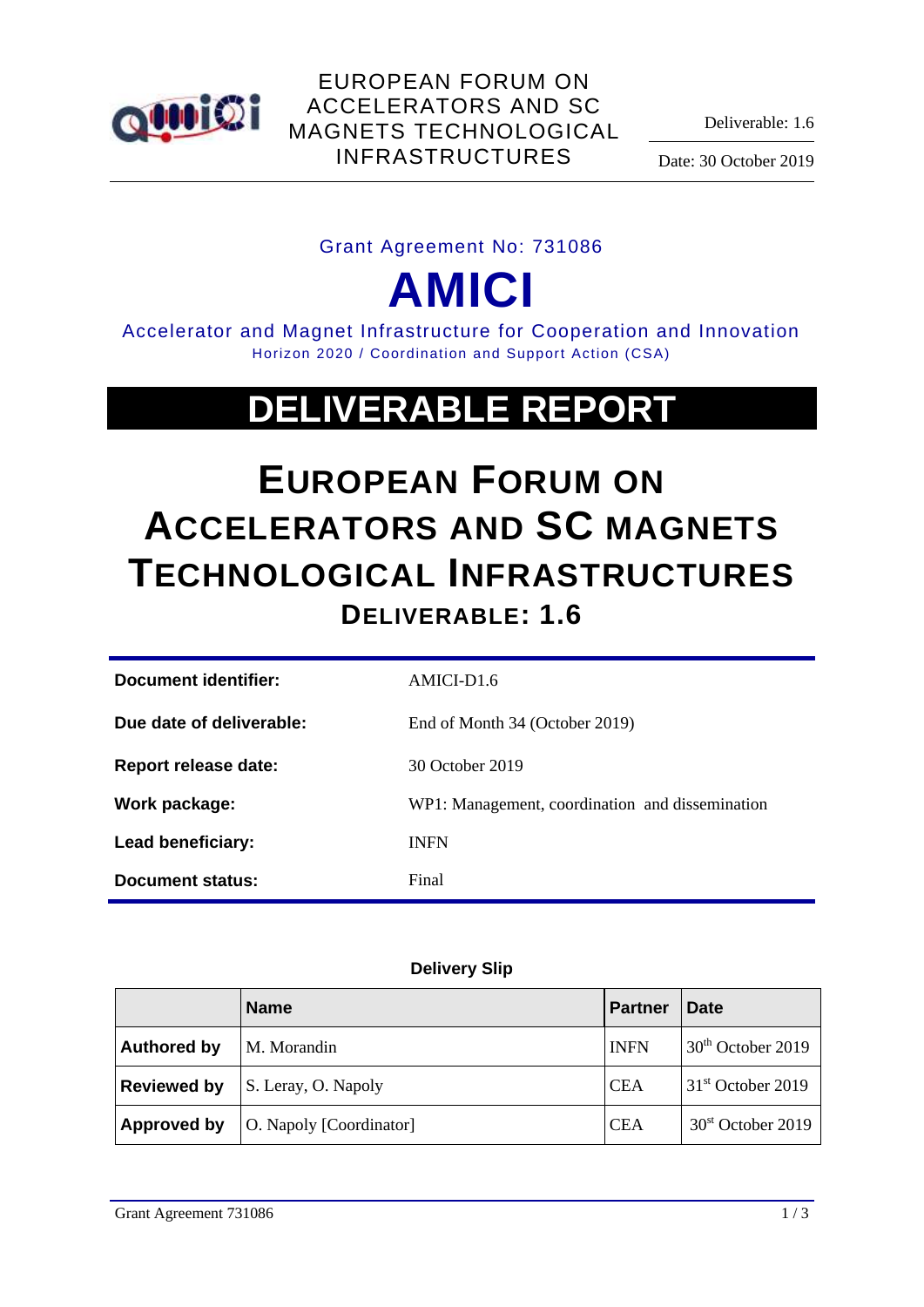

## EUROPEAN FORUM ON ACCELERATORS AND SC MAGNETS TECHNOLOGICAL INFRASTRUCTURES

#### **Summary report of the IInd AMICI-Industry [forum](https://agenda.infn.it/event/18996/)**

The II<sup>nd</sup> AMICI-Industry [forum](https://agenda.infn.it/event/18996/) was held in Bruxelles on Sep. 17-18, 2019 with the following theme '*The accelerators and SC magnets European Technology Infrastructure (TI): an Open Environment for Cooperation and Innovation with Industry*'.

The conference aimed at discussing the results of the AMICI project activities, and the short and medium term strategies proposed by the AMICI collaboration, with the contribution of a qualified sample of companies that in most cases have been collaborating with AMICI since the time of the first [forum](https://agenda.infn.it/event/13033/) in Padua.

The initial part of the meeting was dedicated to report the outcomes of the WP4 and WP5 work packages, whose main goal was to address aspects of the TI-industry interaction deemed as seminal in accelerating the innovation and in exploiting the synergies that have been so important to develop and build cuttingedge scientific facilities in Europe.

The analysis presented during the forum showed how a stronger collaboration among the AMICI Technological Facilities (TFs) could help in dealing with several important issues like:

- challenges for the sustainability of highly specialized supply chains;
- industry interest in early knowledge of technology development roadmaps to optimize investments;
- difficulties and limits in the exploitation of the Technical Platforms (TPs): bureaucratic obstacles, communication failures, complexities in the follow up phase, lack of metrics to measure performance and impact, access barriers, etc.
- different IP management approaches and procedures adopted by the various TFs;
- lack of standardization in material and equipment specifications.

The results illustrated by AMICI were then corroborated by practical and successful experiences of collaboration between Technological Facilities (TFs) and industry, which were the subject of the following talks contributed by companies as well as by TFs representatives.

The second part of the forum was dedicated to the future, starting with an overview of the general directions that the European Commission will follow in shaping the approach to the European Technology Infrastructure in the Horizon Europe program. This first contribution by A. Tyson, Head of the Research and Industrial Infrastructure at DG Research and Innovation of the EC, was followed by several talks describing the opportunities of industrial involvement worldwide in new accelerator based scientific projects and the related programs of technological developments to be carried out in the coming years. The presence of leading experts in accelerator based facilities gave the audience a unique opportunity to obtain an updated global picture of the evolution of the field and to acquire further information through individual interactions during the forum.